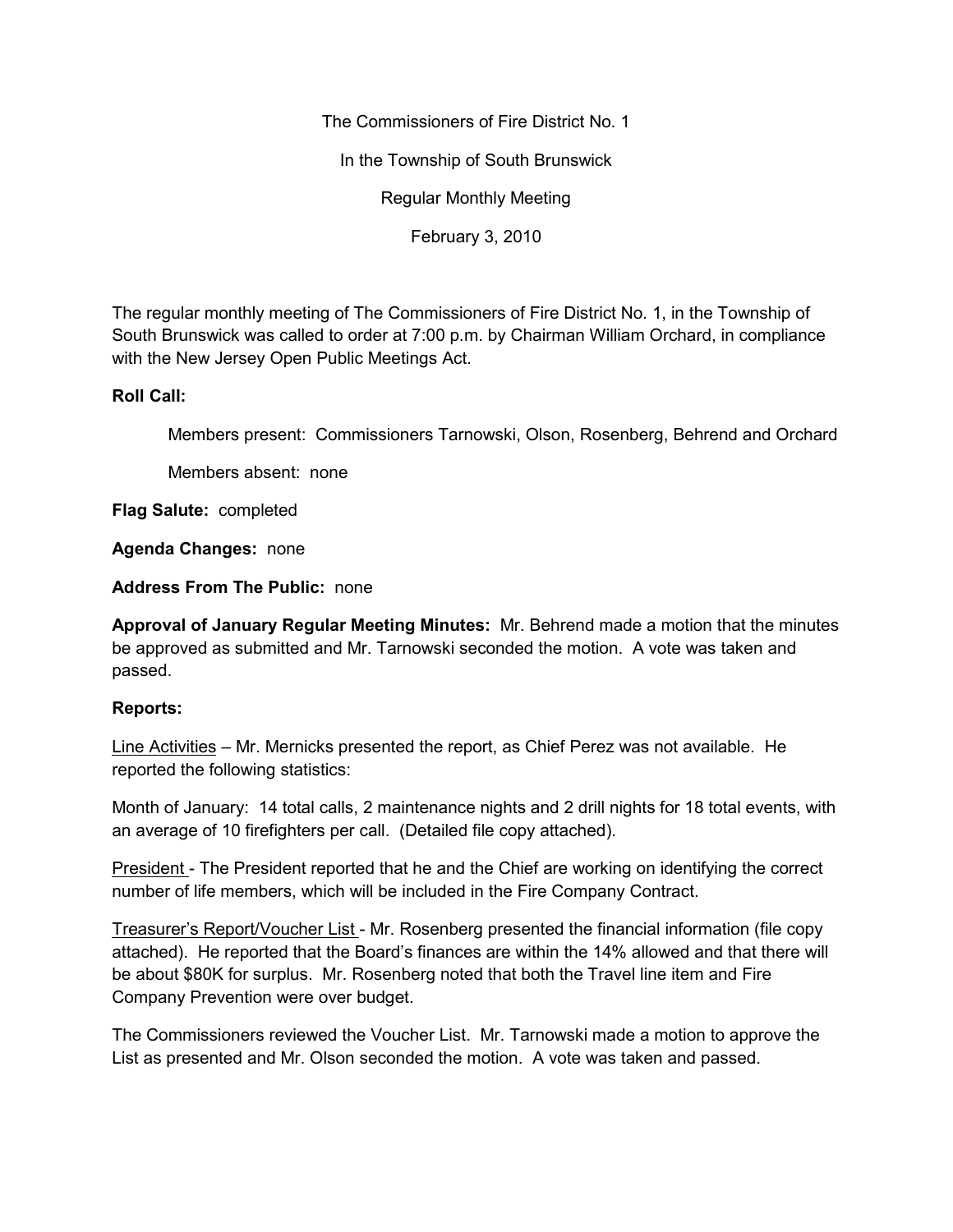Secretary – Mr. Olson stated that Mr. Corris has been working on material for the upcoming election.

Fire Coordinator – Mr. Corris presented his report (file copy attached). There were no specific areas of discussion.

Chairman – Mr. Orchard stated that he had sent a letter to the Workman's Comp Dispute Office and is waiting back for an answer, which is due on 2/10.

Mr. Orchard stated that the State will not allow the Board to put in more money than it did last year for LOSAP. The max LOSAP, therefore, will be \$1,516. At this point, there are 24 members who are eligible, which would total to \$38,500+. Mr. Rosenberg made a motion to approve the maximum LOSAP payment for 2009; Mr. Tarnowski seconded the motion. A vote was taken and passed.

#### Standing Committee Reports –

*Fire Company Liaison –* Mr. Behrend reported that there are no issues to be discussed.

*Rescue Squad Liaison –* The Squad has requested the use of Station 23 for a CPR class, which Mr. Orchard approved.

*Public Relations* - Work will begin on the Spring Newsletter.

*State Association* - The next meeting will be March 6<sup>th</sup> at Aldelphia. Commissioners Orchard and Rosenberg will attend; other members are welcome also.

*Joint Board* – Mr. Orchard thanked all the Commissioners for attending last evening's meeting and urged all to attend the meeting on 2/17.

Mr. Orchard reported that two Township Committee members had indicated that the Board would be receiving the entitlement money, Mr. Watkins had denied them. This was voted on at last night's Township meeting and approved.

Commissioners Behrend and Orchard will be meeting this Mr. Watkins to discuss the "inspector" issue. The Commissioners discussed what the criteria should be for this discussion. The determined the following:

- The Board requires, in writing, the request for funding; if none is forthcoming, the deal is off. It was noted that any funding would be paid quarterly.
- The funding is also dependent upon a guarantee returning the staffing level to 5.

In addition, the Commissioners will discuss an issue involving Mr. Corris' salary, as well as a recent letter from Mr. Watkins indicating future cuts in services.